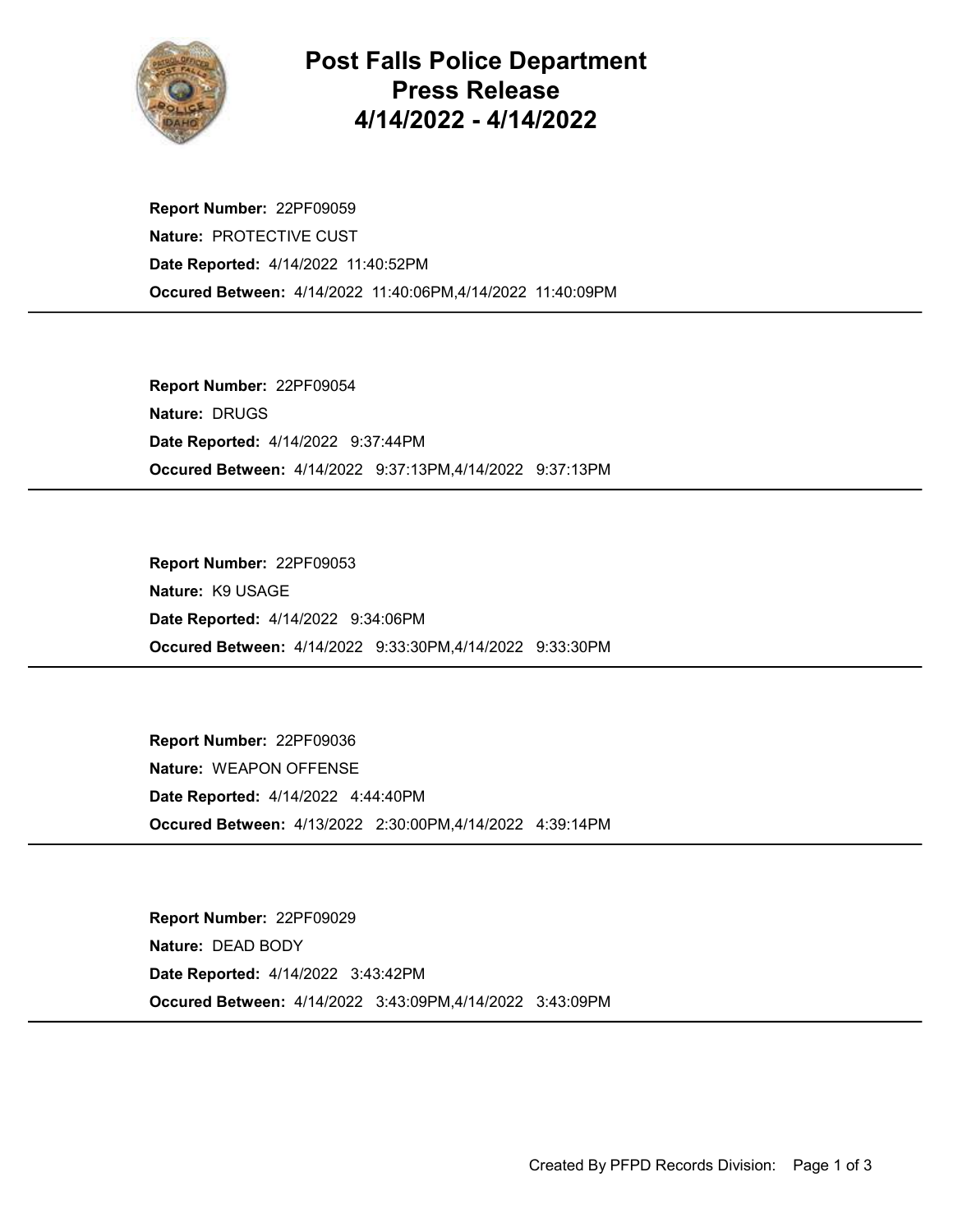Occured Between: 4/14/2022 1:41:24PM,4/14/2022 1:41:24PM Report Number: 22PF09017 Nature: TOBACCO PROBLEM Date Reported: 4/14/2022 1:42:28PM

Occured Between: 4/14/2022 1:35:03PM,4/14/2022 1:35:03PM Report Number: 22PF09016 Nature: CODE VIOLATION Date Reported: 4/14/2022 1:37:52PM

Occured Between: 4/14/2022 1:23:05PM,4/14/2022 1:23:05PM Report Number: 22PF09015 Nature: FOUND PROPERTY Date Reported: 4/14/2022 1:23:30PM

Occured Between: 4/14/2022 11:57:28AM,4/14/2022 11:57:34AM Report Number: 22PF09007 Nature: PROTECTIVE CUST Date Reported: 4/14/2022 11:59:41AM

Occured Between: 4/7/2022 12:30:00AM,4/9/2022 12:00:00AM Report Number: 22PF09005 Nature: BURGLARY AUTO Date Reported: 4/14/2022 11:15:44AM

Occured Between: 4/5/2022 12:00:00AM,4/5/2022 11:59:00PM Report Number: 22PF08997 Nature: FRAUD Date Reported: 4/14/2022 10:25:11AM